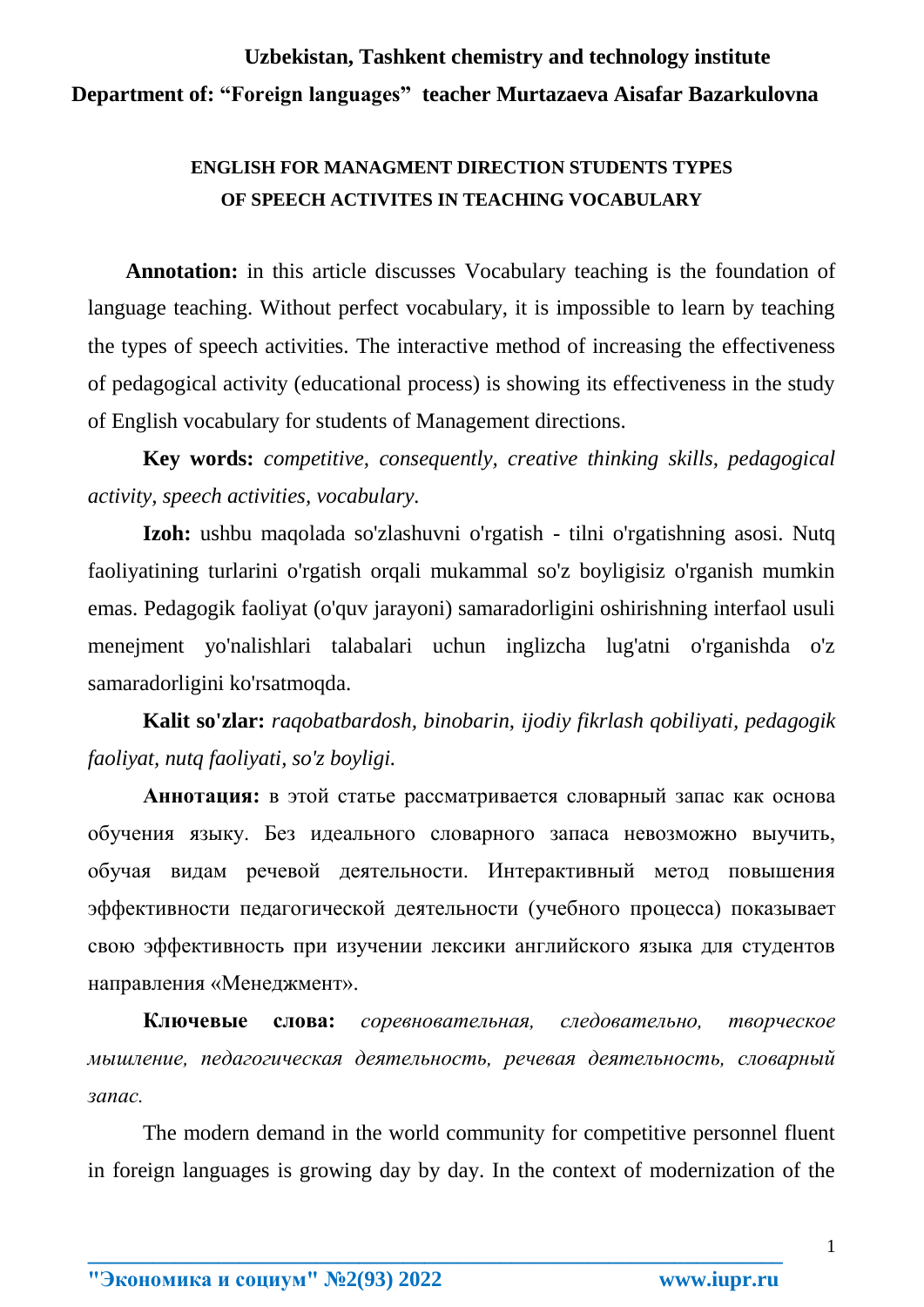country's economy, the social demand for competitive personnel with good knowledge of foreign languages, appropriate qualimetric and qualification characteristics is growing rapidly. Consequently, the formation of personnel fluent in foreign languages depends on the activity, personality, perception, attitude to their work, that is, personal and competent characteristics of foreign language teachers who are able to professionally organize the educational process. Accordingly, the organization of professional pedagogical activity of foreign language teachers is one of the current pedagogical problems.

Extensive use of information and communication technologies, author's methods, interactive methods, new pedagogical technologies in the teaching of English, as well as enriching the teacher's work with various interactive tools, including interactive whiteboards, interactive audiovisual aids, e-textbooks and other advanced principles it is important to improve the educational content of the subject.

Vocabulary teaching is the foundation of language teaching. Without perfect vocabulary, it is impossible to learn by teaching the types of speech activities. It is used as material for types of speech activities. If the reader does not know the word, he will not understand the content of the speech, will not receive information. The content of the speech remains abstract to him. Because listening and recognizing vocabulary also has its own characteristics and difficulties.

 The lexical side of speech has a peculiarity that the reader cannot speak if he does not know it. There is a special difficulty in reading, and students of Management direction must first understand letters and sounds, then read it, recognize words and be able to read them together, to understand their meaning. Only then can he understand and speak the content of the text. The lexical aspect of written speech must also be worked on separately, and the reader must be able to write, pronounce, and read a word in order to convey meaningful and accurate information through it. It turns out that everyone needs vocabulary. For this reason, vocabulary is important in teaching Management direction students the types of speech activities.

 Teaching lexical material is the goal and tool in teaching English pronunciation in a foreign language program. By methodical organization of lexical teaching we mean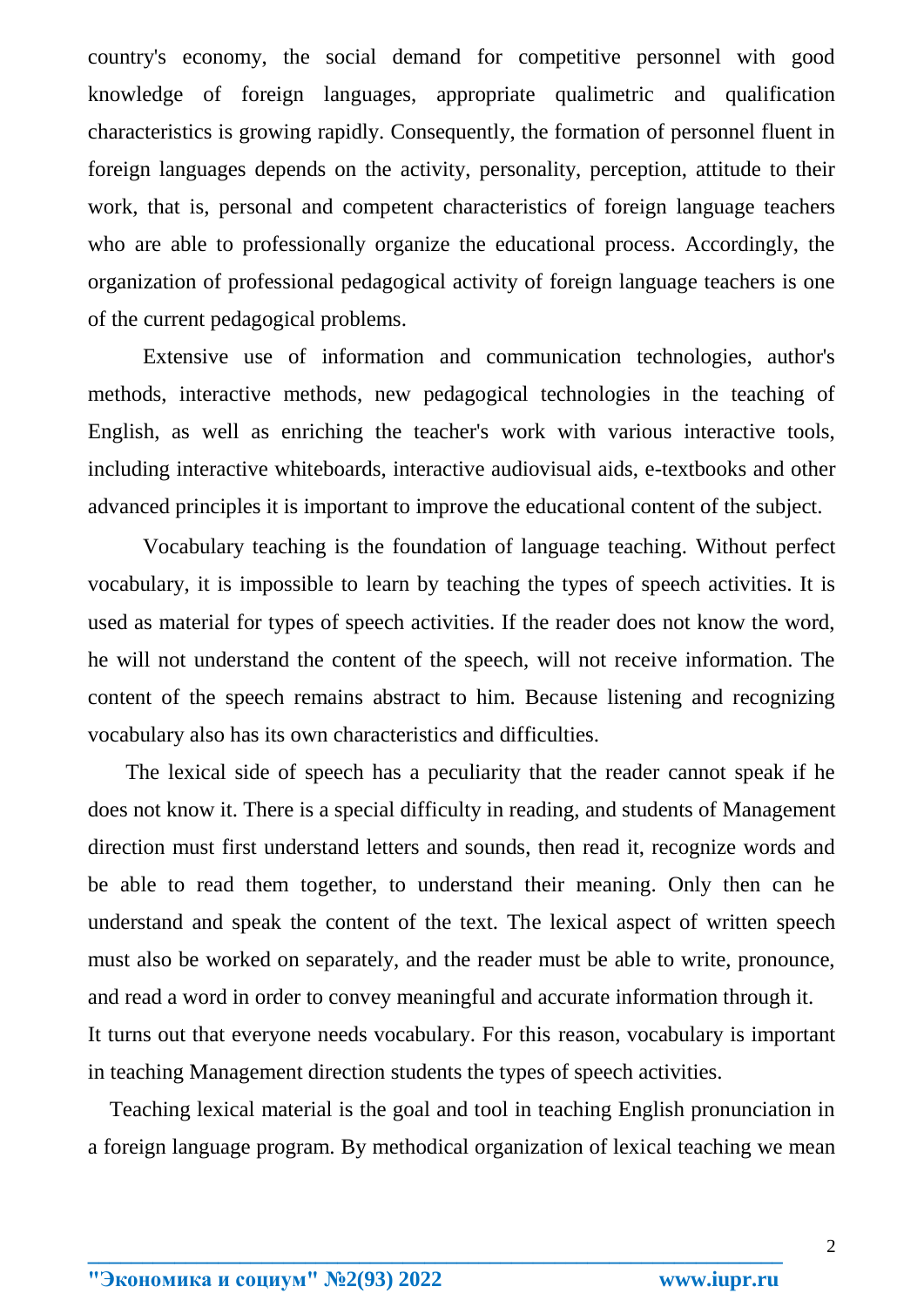teaching the lexical side of speech activity, formation, teaching, automation of lexical skills.

## *Methodical organization of vocabulary includes:*

a) listening comprehension;

b) to speak;

c) reading;

d) a written statement of opinion.

 Teaching lexical aspects, skill formation are different from each other, they have a special feature. There are difficulties in the methodological organization, which must be taken into account.

They are:

1. Time spent teaching vocabulary;

2. By age of students;

3. For the purpose of training;

4. By stage of training;

5. On the skills of the student;

 6. The abstract side of the word is one of the difficulties in expressing the exact meaning consists of.

 **Difficulties in learning words.** Based on the relationship of English, mother tongue and Russian in the form, meaning and use of each word, the teacher should take into account the difficulties encountered in the process of teaching English vocabulary to students of Management direction and ways to overcome it. Then a specific method and ways to do this are selected. As a result, the specifics of each word are taken into account and communicated to students in a certain way. As a result, the reader learns to use the word quickly in speech.

 We have been making extensive use of interactive methods, which are among the most effective methods available today in teaching English vocabulary in Management direction students. When choosing teaching methods in English lessons, it is advisable to choose based on the didactic function of each lesson.

(H. Rashidov, H. Khabib, G. Eldasheva, A. Zakirova Methods of teaching the block "Professional pedagogy". T.-2007. 60 p.) We know that the widespread use of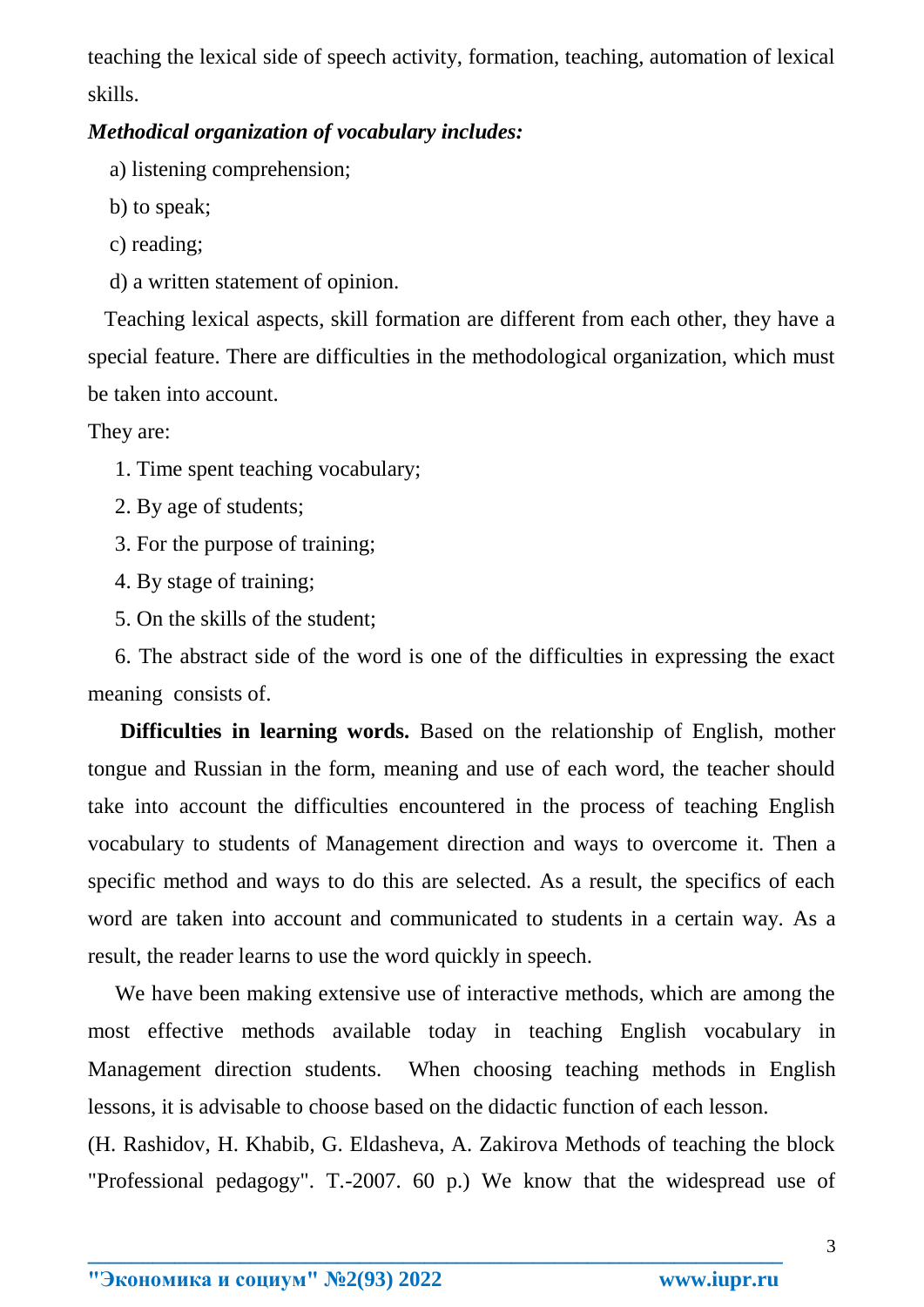interactive methods in the classroom leads to an increase in the level of mastery of English language materials. This requires a rational organization of the teaching process, constant stimulation of students' interest and activity by the teacher, the use of interactive methods to break down the content of the material into small pieces and encourage students to perform practical exercises independently.

(O. Tolipov, M. Usmonbaeva Application bases of pedagogical technologies. Science-2006.157 p.)

Interactive methods in special technique universities methods that activate students and encourage independent thinking. Interactive methods include:

- The method of "mental attack";

- The method of "severe attack of thoughts";

- "Cluster method";
- "black box" method;
- The method of "correct placement of images";
- The method of "working with red and green cards";
- "video puzzle" method;
- The method of "opposite attitude";
- The method of "work in small groups";
- "problem situation" method;
- "role-playing games", etc.

When the above methods are used, the student is at the center of the learning process, while the teacher encourages the student to actively participate. The benefits of the course for the student are **as follows**:

- decide on the interaction between teacher and students;
- Students have a thorough knowledge of the subject.
- develop students' independent, free and creative thinking skills
- Necessary conditions for students to realize their potential create conditions;

 - the predominance of democratic and humanistic ideas in the pedagogical process must ensure the availability of

- study and learning with higher educational efficiency;
- high level of motivation of the student;